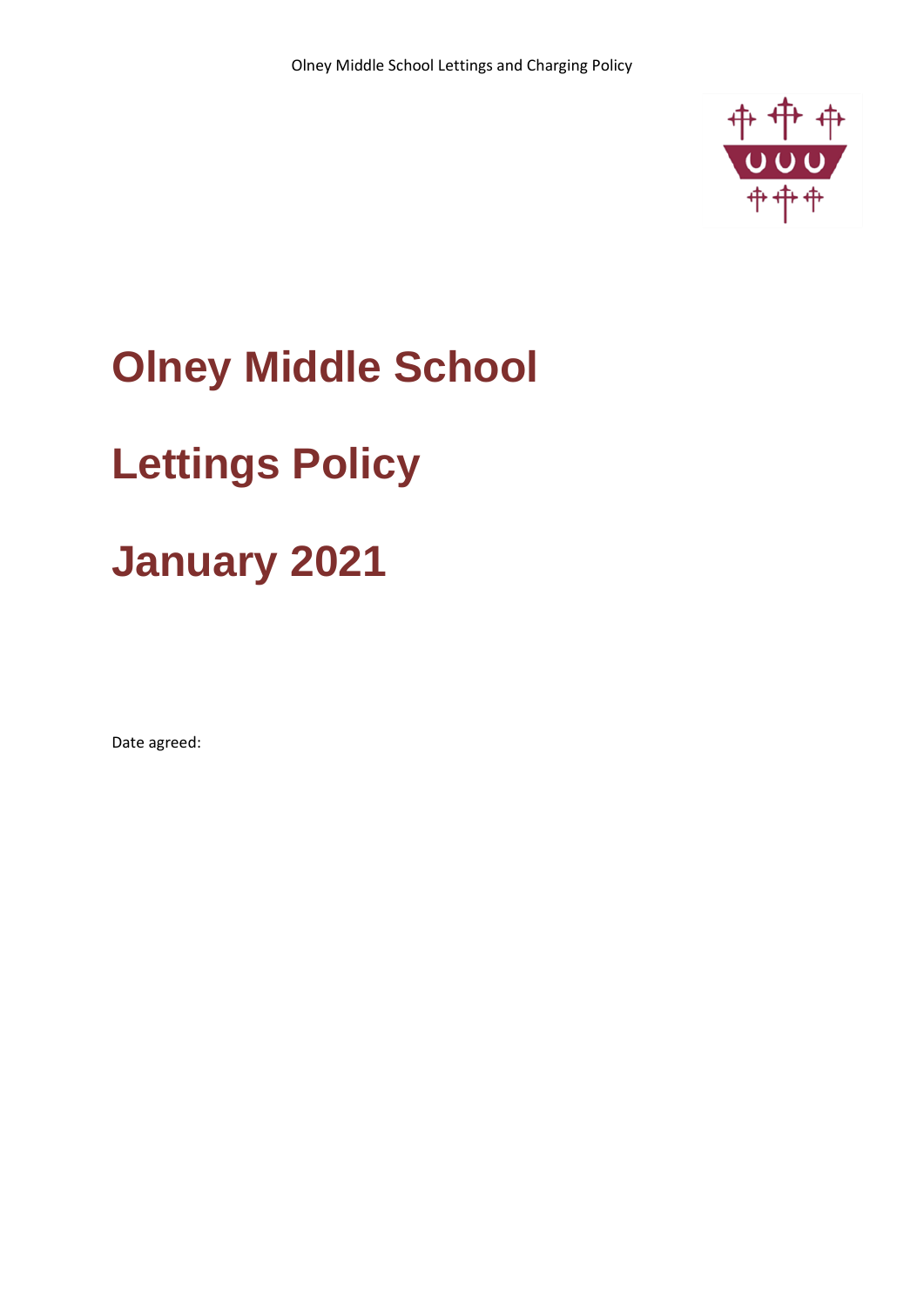## **1. Introduction**

The Governing Body recognises the role of the school within the community and welcomes the use of the School's premises for a variety of community and leisure purposes.

Use of the school premises by the school, or on behalf of the school (e.g. FOOMS) are not subject to the charging elements of this policy.

A copy of the Lettings Policy will be sent with the application form to the Hirer when the initial enquiry is made.

## **2. Categories of Lettings**

The use of the school premises is divided into the following five Categories:

- 1. Community and Leisure Learning (e.g. adult education)
- 2. Private (e.g. Wedding Receptions)
- 3. Commercial (external providers)
- 4. Charitable Events (e.g Local Fundraisers)
- 5. FOOMs Events (PTA)

### **3. Availability of Premises**

Designated areas within the school are available for hire unless required by the school.

## **4. Charges**

The Governing Body reserves the right to make a charge for the use of the school premises. The charge will vary according to the category of the letting.

## **5. VAT**

In general, the letting of rooms for non-sporting activities is exempt of VAT, whereas sports lettings are subject to VAT (although there are exemptions under certain circumstances).

### **Sporting Facilities - VAT**

Sport facility letting charges are normally subject to VAT, but where certain criteria are satisfied, the hire charges can be treated as exempt.

VAT Regulations state that for a series of ten or more lettings to be exempt from VAT, the following conditions should be satisfied:

- Each period is in respect of the same activity carried on at the same place;
- The interval between each period is not less than one day and not more than fourteen days;
- The charge is payable by reference to the whole series and is evidenced by written agreement;
- The facilities are letting to a school, club, association or an organisation representing affiliated clubs or constituent association.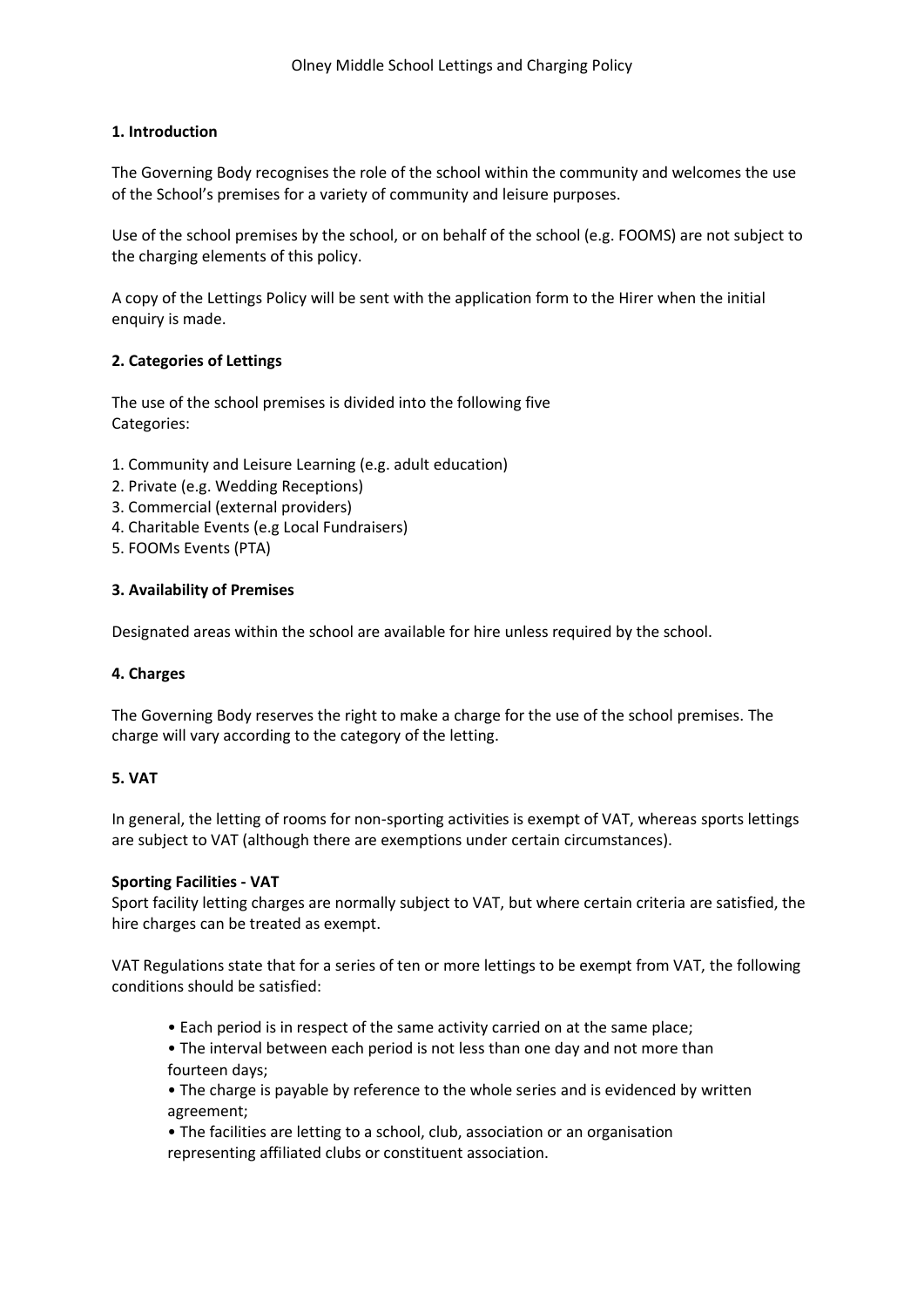On the letting of sports facilities for sports, the VAT exemption does not apply to commercial organisations.

VAT is normally chargeable only on lettings of sports facilities (a concession may be available from H.M. Revenue & Customs if certain conditions are met).

## **6. Application Procedures**

a) Application forms, available from the school, should be submitted to the School Office at least two weeks before the first day of the proposed letting. In the case of block bookings, four week's notice should be given. The person signing the application form will be considered to the Hirer. The Hirer will be required to return the completed booking form to the school before a booking can be accepted. The booking acceptance will be confirmed by a copy of the form being returned to the Hirer.

b) All applications will be considered on their merits, taking into consideration the suitability of the activity. The Governing Body reserves the right to:

- refuse applications without giving a reason
- have a representative present at any function
- terminate any activity not properly conducted

c) Letting fees are reviewed annually by the Governing Body. When the letting has been confirmed, payment must be made to the school, prior to the use of the premises. In the case of a regular booking, payment will be required at the end of each term.

## **7. Security of the Premises**

Entrance to the school will be via the Main Entrance to the Hall, which will be opened by the school at an agreed time. For security reasons, the school keys may not be available to the Hirer. It will be the responsibility of the Hirer to ensure that the school premises are secure during the time they are in use, and at the end of the letting period.

## **8. Safeguarding**

It is the responsibility of the Hirer to provide the school with verification of an enhanced DBS for themselves and any onsite associates. Registers of attendees should be taken at the beginning of each session which will be made available to the school on request.

## **9. Use of Facilities**

1) The Hirer will be responsible for the proper use of the school facilities (specialist equipment is not generally available e.g. projectors, TV and video equipment, cookers etc., unless special arrangements have been made) and must take all reasonable precautions to ensure that there is no damage to the fabric of the buildings; furniture and fittings, or school equipment. The Hirer will be responsible for making good any damage to the premises and property. Any precautions required to ensure the users' safety when using equipment are the responsibility of the Hirer. This includes, for example, the provision of information and training in the use of the equipment. In all cases, the Hirer must ensure that risks associated with the activity are properly controlled throughout the hire period and that the premises are returned to the control of the school in a clean and satisfactory condition.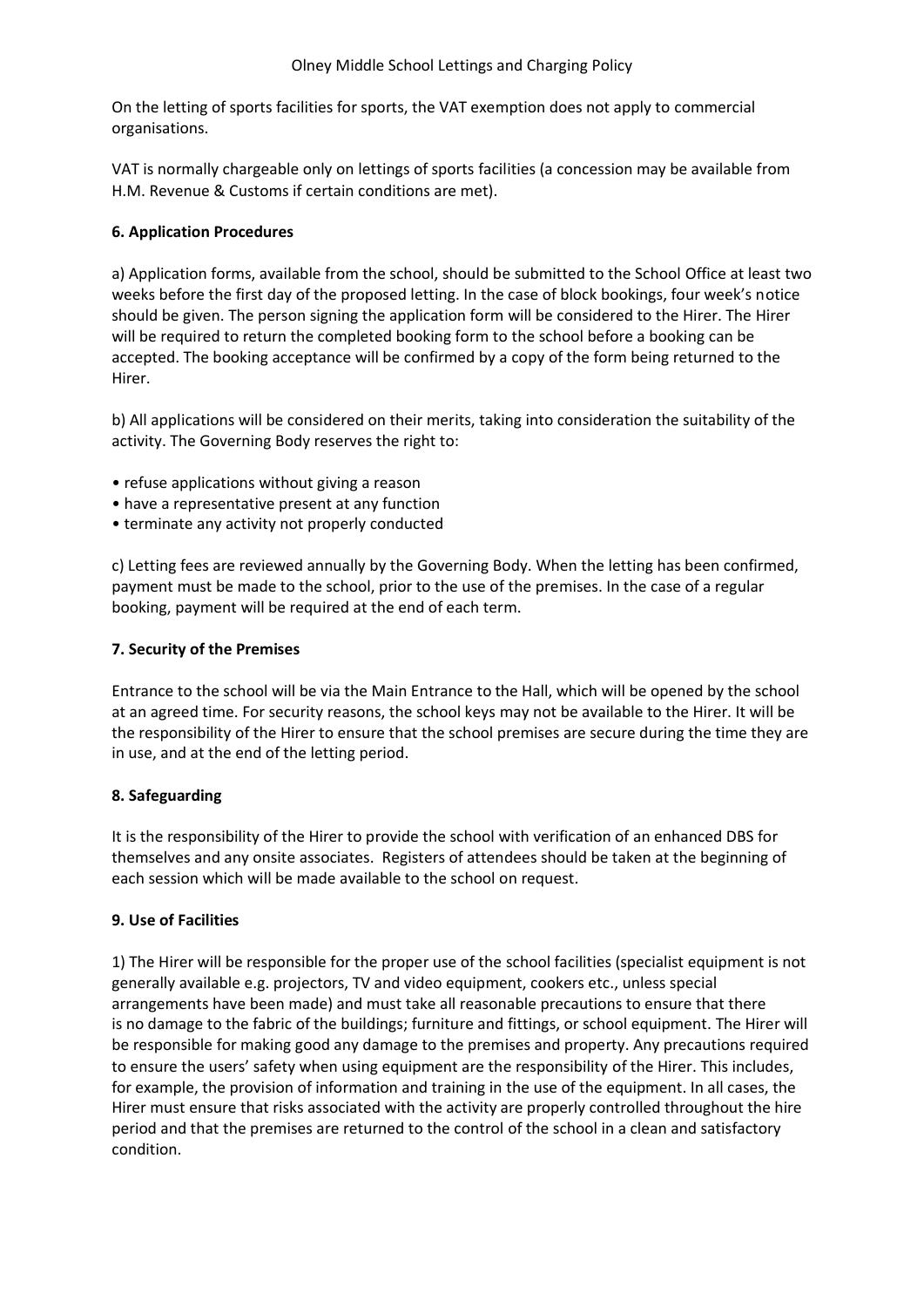2) All mains powered electrical equipment brought onto the premises must be safe and evidence may be required that it has a valid test and inspection certificate (the certificate should be less than one year old for earthed equipment, or less than 4 years old for double insulated equipment). Lower voltage equipment must also be safe and in good condition.

3) The Hirer must not rely on the school's risk assessments for any activities carried out during the letting and must complete their own risk assessments, a copy of which must be held by the school.

4) Users should acquaint themselves with the Fire and Safety regulations and procedures relating to the area of the premises in use. These will be clearly displayed in each of the designated areas. It is the responsibility of the Hirer to provide first aid equipment and trained personnel. They must also carry out their own fire drills and organise their own fire procedure.

5) Fire exits must not be blocked or locked, nor should furniture, equipment, or other obstructions be placed in corridors during the hiring.

6) The Hirer must use only that area of the building hired and must observe any instructions given by the school concerning the area available. Any furniture or equipment moved by the Hirer should be returned to its original position at the end of each session.

7) A disabled toilet is available in the corridor at the back of the Hall. Further toilets are available at the back of the Hall either side of the stage.

8) The Hirer is responsible for ensuring that good order is kept on the premises and within the immediate environs of the school, and that the premises are left in a clean and tidy condition.

9) The Hirer will be responsible for ensuring that the group has adequate insurance appropriate to the activities organised.

10) The school reserves the right to levy an additional charge to cover:

- any additional cleaning that may be required after an event
- the cost of repair of damage to the school fabric or equipment
- the cost of replacement of any items of school equipment if uneconomical to repair

11) For security reasons, the Hirer will not have access to the school telephone. Hirers are urged to consider acquiring a mobile telephone for use in an emergency.

12) Express approval by the Governing Body is required if alcoholic drinks are to be sold or consumed on the premises. The selling of alcohol requires a license. Unconsumed liquor, bottles, cases, glasses and similar articles must be removed from the premises immediately after the function has ended.

13) Smoking is not permitted anywhere in the school building.

14) Animals, other than Guide Dogs, are not permitted anywhere on the school premises. This is purely on grounds of hygiene.

15) No combustible materials are to be used within the school, except with the express approval of the Governing Body.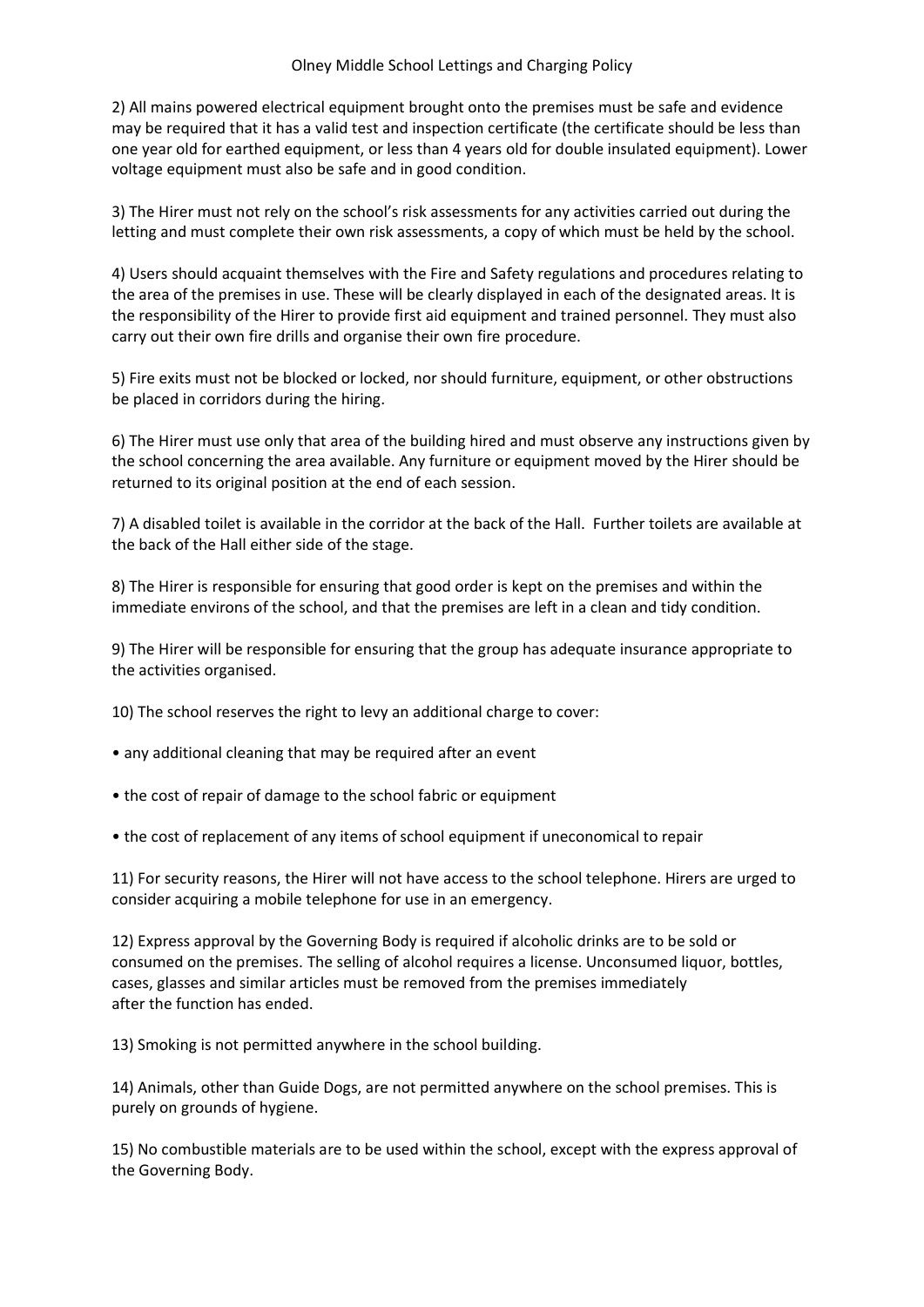## **In the event of an incident, fire or near miss**

The school must ensure that County Council Incident Report forms are made available to the Hirer, who in turn, must ensure one is completed correctly and that an investigation is undertaken. A review of the risk assessment for the activity will be required. If the Hirer has produced a risk assessment, the hirer is responsible for undertaking the review and informing the school of any findings that may be relevant. Schools are NOT responsible for undertaking risk assessments for Hirer's activity(ies).

## **In the event of fire**

- The Hirer will call the Fire Service (if school staff are not present and supporting the activity)
- All users will evacuate the building via the nearest fire exit and muster at the designated point.
- Users must not re-enter the building until the 'all clear' has been given. The Fire Service will give this.
- Fires must be reported using the County Council Incident Report form.

### **10. Licenses**

There are a variety of licences that may be required for different types of function. The onus is on the Hirer to ensure which are necessary, and must produce documentary evidence before the letting takes place. The Hirer will indemnify the school and LA against any action brought about by failure to obtain the necessary licence(s). The following categories of letting may require a licence:

- Theatre licence
- Copyright/Royalty licence
- Cinematography licence
- Alcohol
- Music, Singing and Dancing

### **11. Insurance**

The Hirer will be entirely responsible for the proper use of facilities and must take all reasonable precautions to ensure that there is no damage to the fabric of the building, furniture and fittings or any school equipment.

i) The Hirer shall indemnify the Local Authority when signing the application form against any claim for bodily injury or loss of damage to property (real or personal) whether belonging to the LA or to any other person if the said loss, damage or injury is either caused by the negligence of the user or by the negligence of any other person using the premises hired with the permission of the Hirer.

ii) The effect of i) is that the Hirer will be liable to indemnify the LA for any damage which is caused when the premises are being used for a function for which they are let. However, it is only operative if the damage etc. is caused by the negligence of the user or any other person using the premises with the Hirer's permission.